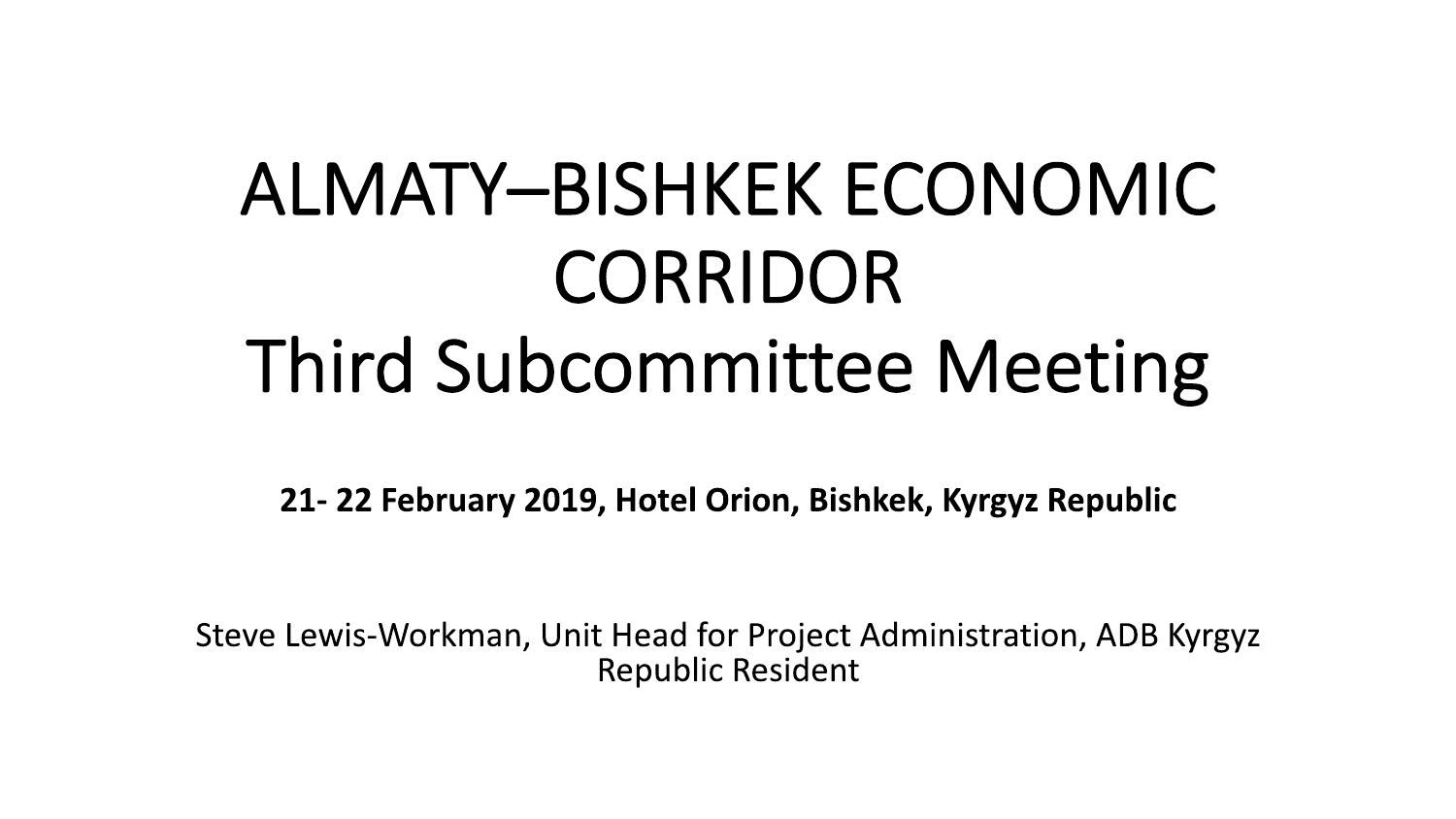### Main connectivity components

- Border Crossing Point Improvements
- **Almaty Issyk-Kul Connector Road**
- **Almaty – Bishkek Bus Service Improvement**

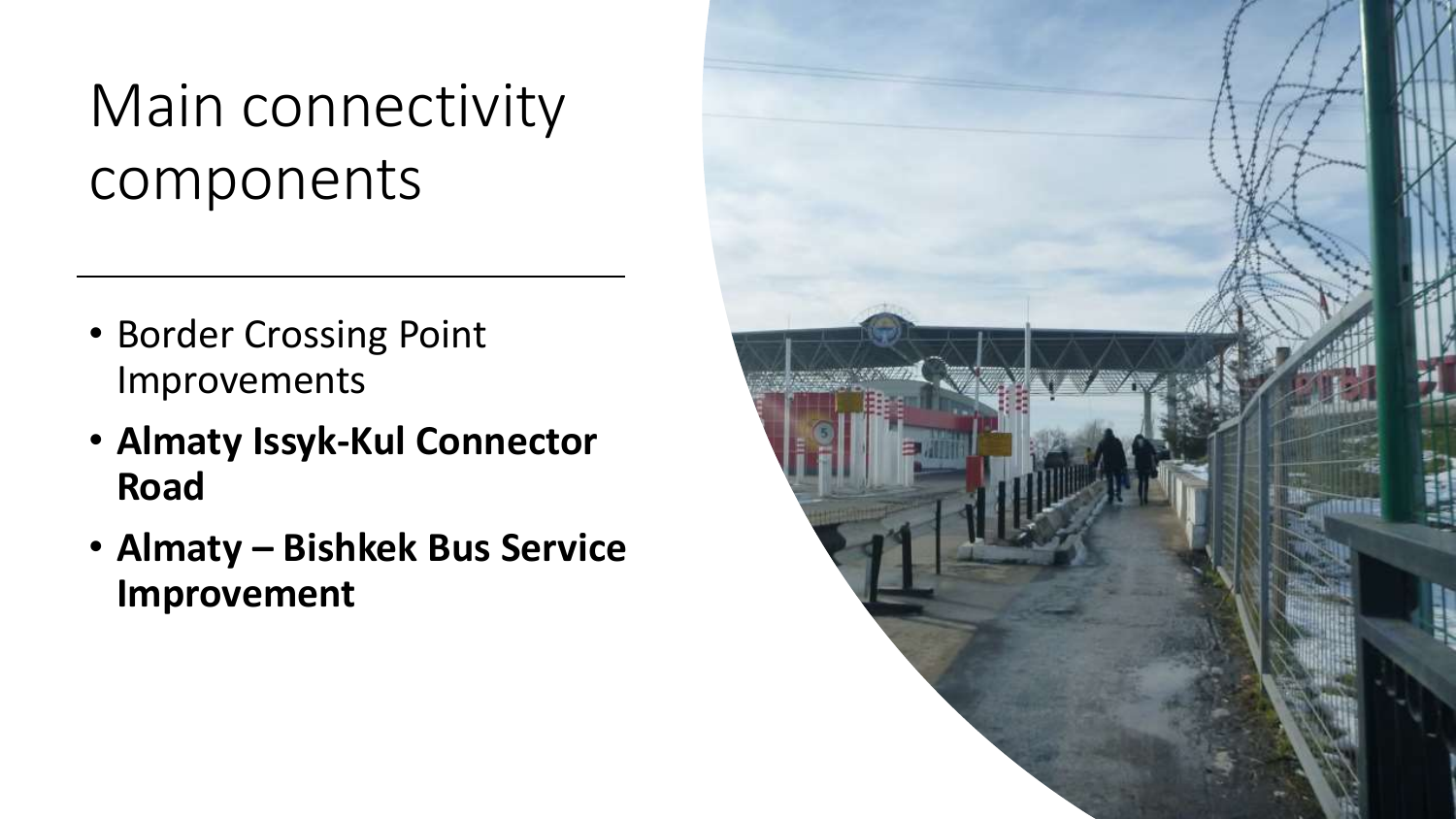## Almaty – Issyk-kul Road

- Travel today
	- 7 hours, 450 km
	- Limits potential for tourism development
- Solutions Three potential alignments
	- 4.5 hours, 280km
	- 3 hours, 180km
	- 2.5 hours, 120km
- Benefits
	- Connects two major tourism locations (existing and planned)
	- Large time and cost savings
	- Expanded tourism and employment opportunities in both countries

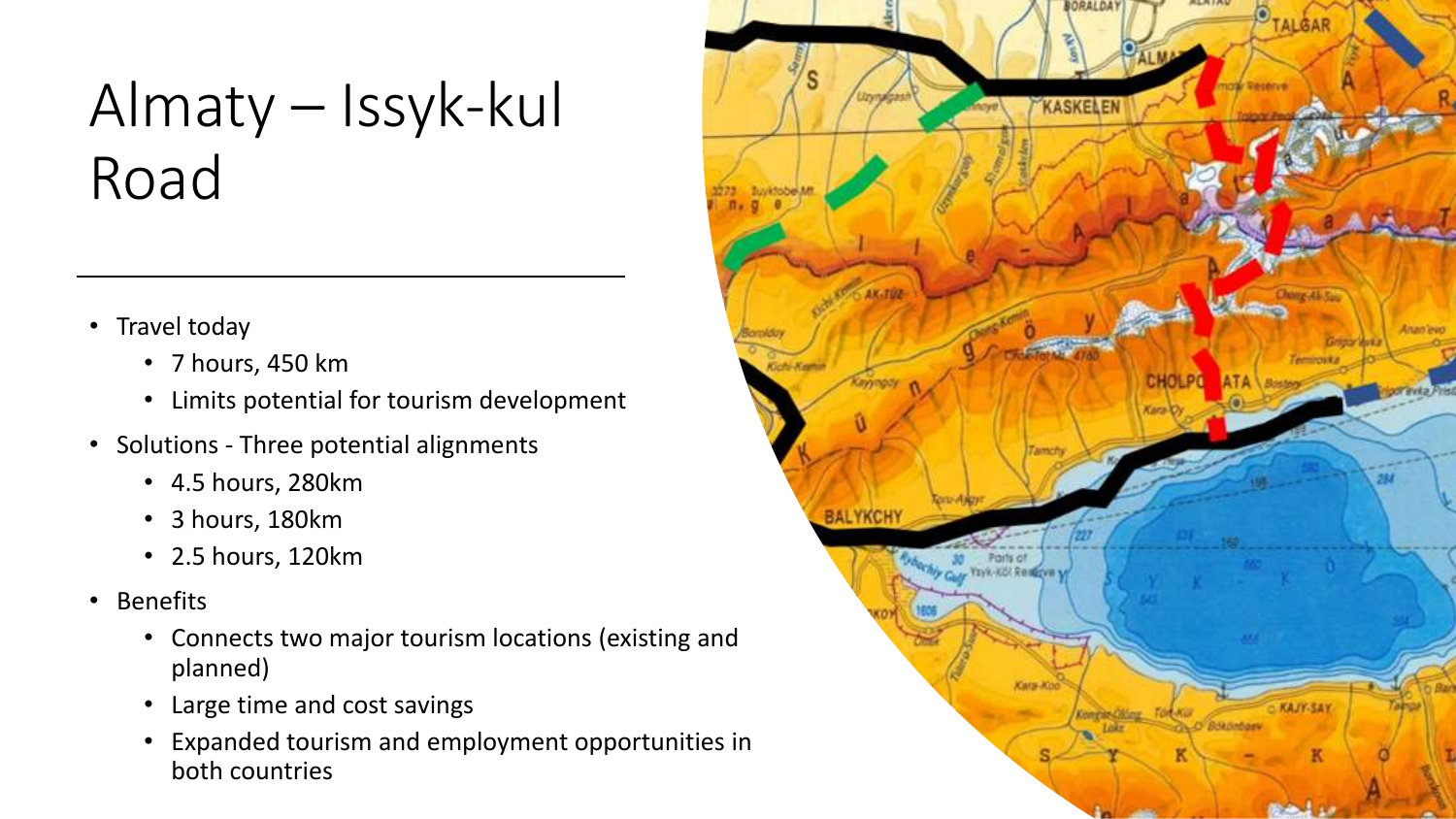## Almaty – Issyk-kul Road – Next step

- Next steps
	- Reconfirm need for Economic Impact Study
		- Forecast of future travel demand
		- Indicative cost estimates
		- Estimate the transport user benefits
		- Estimate the economic impact
		- Estimate economic and financial viability
		- Recommend financing strategy
	- Political commitment to consider economically viable road
	- Ready to recruit Economic Impact Study consultants

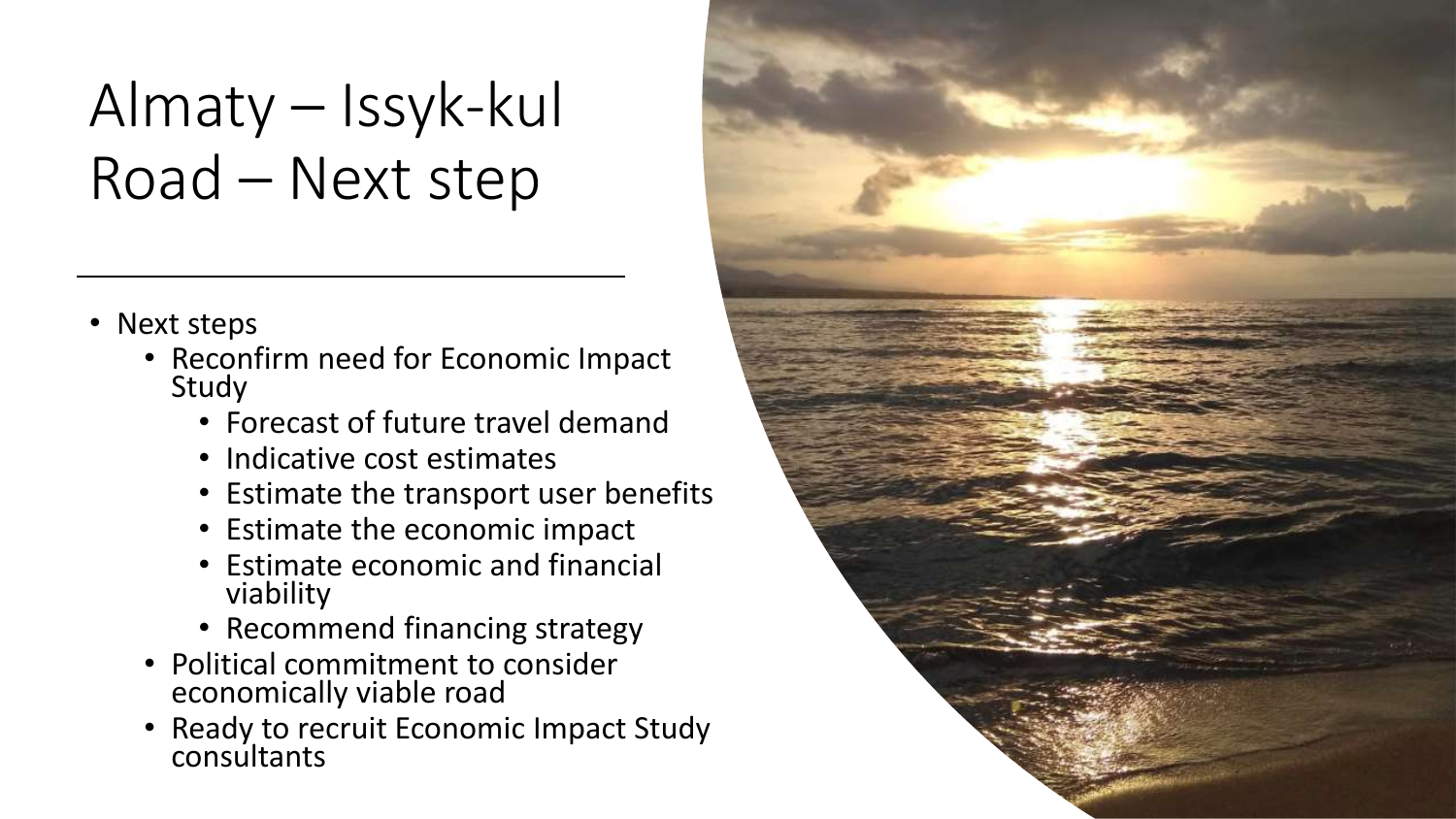#### Almaty – Bishkek Bus Service Improvements

- Services today
	- Long distance Marshrutka (5+ hours) vs. 4 hours in private vehicle
	- Operates 5 am to 7 pm Bus leaves when full
	- About 400 som / 1800 kzt (~ \$5 to \$6 USD)
- Soutions
	- Reduce time at border crossing
		- Bus lanes at border
		- Mobile passport readers on-bus clearance
		- Pre-clearance of passengers and/or vehicles
	- Establish scheduled service
	- Routes directly to Airports